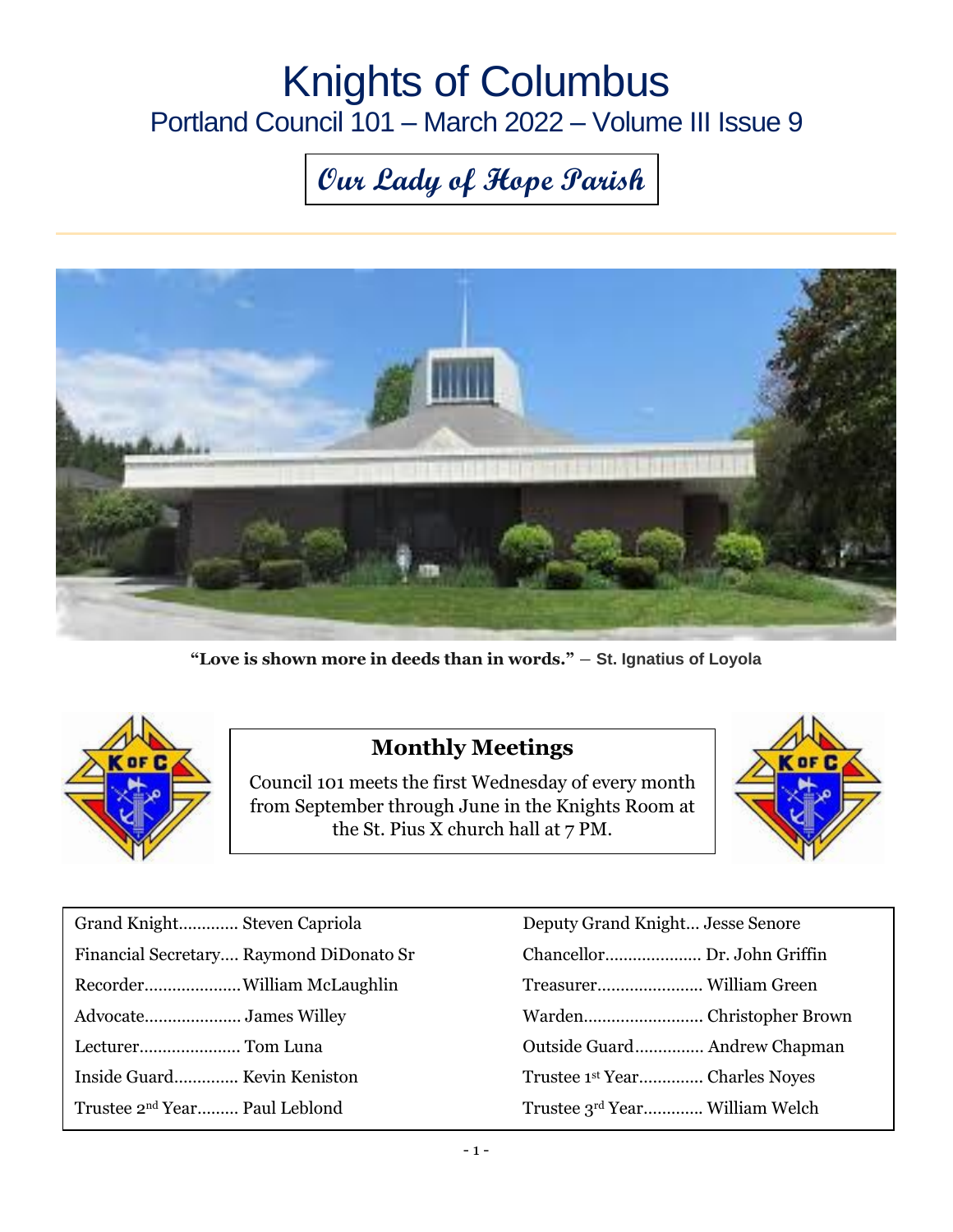## **In This Issue:**

- News from the Grand Knight
- Membership dues
- Council bottle fund
- Council \$100 charity raffle
- Annual spaghetti dinner for council members & their families:
- St. Pat's dinner
- Our Lady of Hope parish takeout dinners
- Annual State Convention
- ABBA Baby Bottle drive
- Nun's Night thank you
- Quotes
- Please pray for
- March birthdays and anniversaries

## **From the Grand Knights Desk…**

*I will be stepping down as Grand Knight of council 101 at the end of this fraternal year (June 30th). I have enjoyed my time as your Grand Knight for the past 3 years and thank all those who supported me! We will need someone to step up to take over this vital position to help lead our council. Please let me know if you are interested, would like more information about the position or know of someone who you think would be a good candidate for Grand Knight. Thank you and God bless!*

Our next monthly meetings are on Wednesday, April 6<sup>th</sup> in the Knights room downstairs at the St. Pius church hall. The officers meeting begins at 6 PM and the full council meeting starts at 7 PM. **Masks are now optional.** Hope to see you there!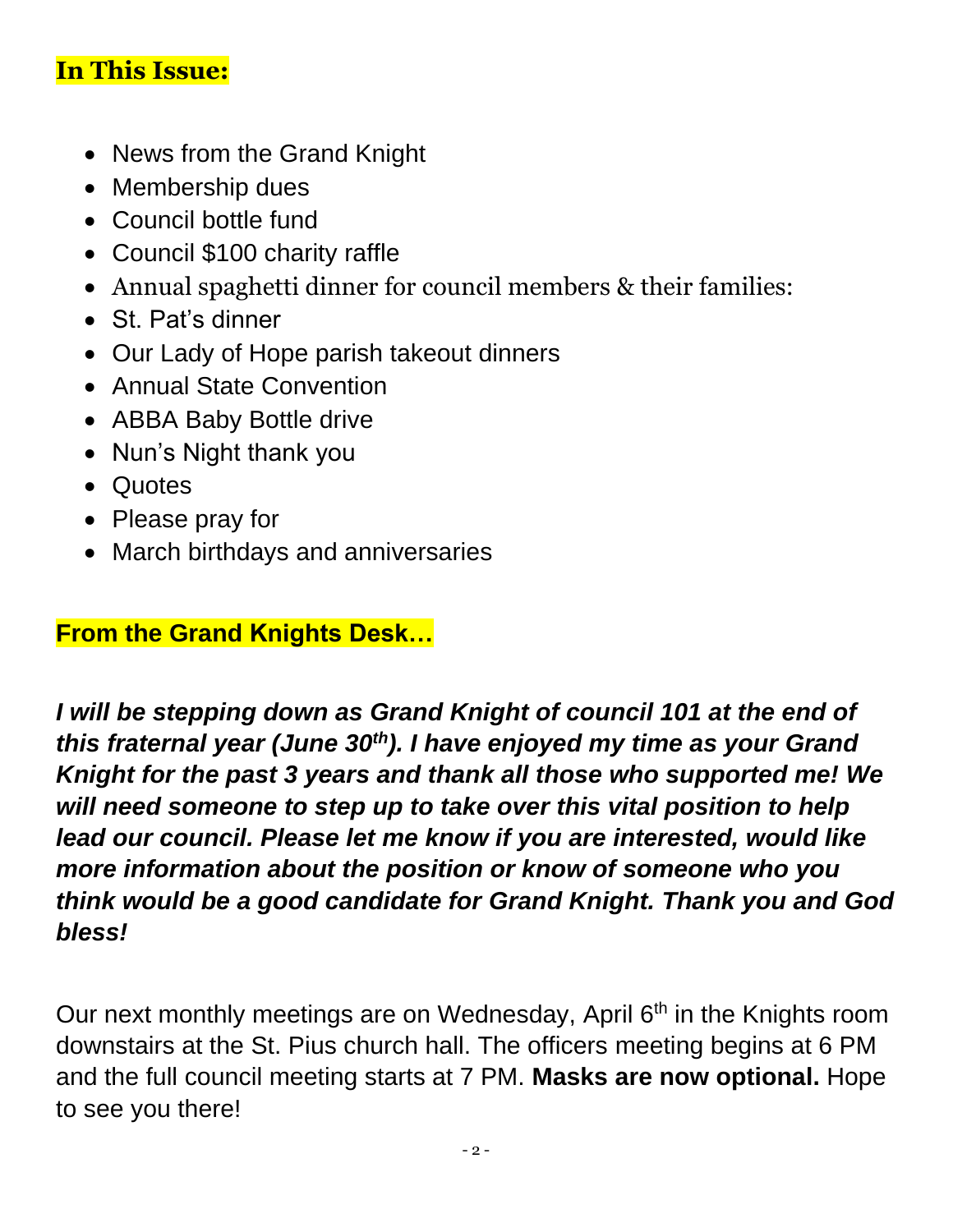Our field agent is Chris Weiss. He can be reached at 207-691-1981 or [Chris.weiss@kofc.org](mailto:Chris.weiss@kofc.org)

**Remember to fill out Surge Reports** for any activities that you have been involved in, both within and beyond our parish. We need to have all council member activities for the year 2021 in by the end of this month so we can use that information to fill out the Annual Survey which is due January 31<sup>st</sup>. The form can be found at **[https://maineknights.net/surge-form/.](https://maineknights.net/surge-form/)** Contact Steve Capriola if you need help filling out the form or if you would like us to fill it out for you.

Our council has a **Facebook** page. If you have anything you would like to share, please contact Peter Rickett at **[pmrickett@gmail.com](mailto:pmrickett@gmail.com)**. The link to our Facebook page is: **https://www.facebook.com/KOC101.**

Do you have any news or photos you would like to share with other council members through this newsletter? If so, send it via e-mail to Steve Capriola. If you don't have e-mail, give me a call. Contact information is below.

If you or anyone you know is in need of help during the current healthcare crisis, please don't hesitate to reach out to us! You can contact Steve Capriola at 207-233-3565 or via e-mail at: **[sjcapri@maine.rr.com](mailto:sjcapri@maine.rr.com)**

Hoping you and your family continue to stay safe and healthy as we continue to deal with the pandemic!

Steve Capriola – Grand Knight Council 101

**Membership dues:**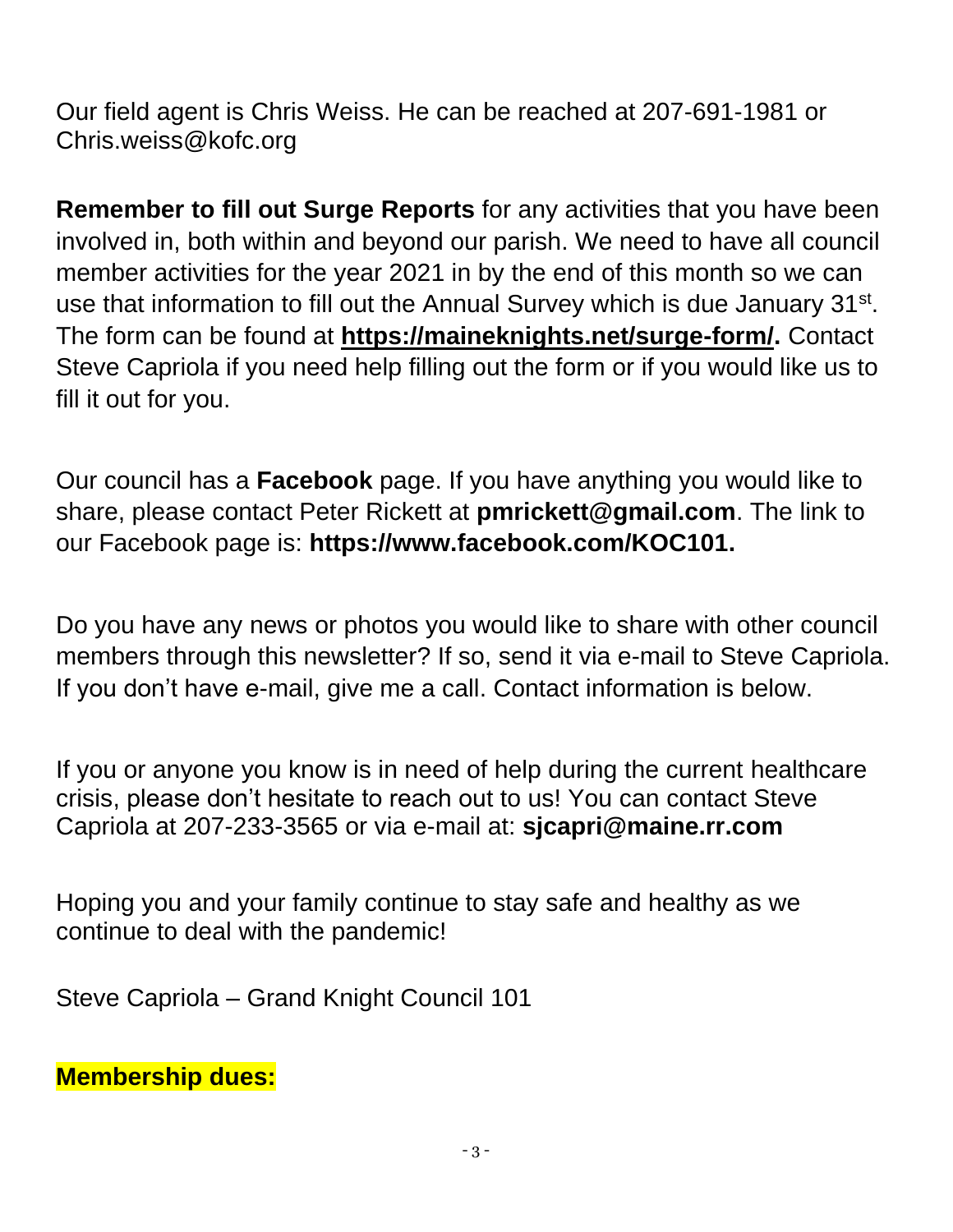With the New Year upon us, please don't forget to pay your membership dues. Notices have been sent out. Please send your payment to Ray DiDonato at 29 Edwards St., Portland 04102. If you are undergoing a financial or medical hardship, please contact Ray as you may have your dues waived. You can contact him at 207-831-3494 or email at **[raydidonatosr.1@gmail.com](mailto:raydidonatosr.1@gmail.com)**

## **Council bottle fund:**

Please drop off bottles and cans at John Brown's house at 87 Whitney Ave., Portland (leave them behind the back porch) or give them to Chris Brown at any of our council meetings. We have very limited fundraising activities during the pandemic, so any funds that we can raise are especially important to the council. God bless and thank you to all those who have donated bottles and cans to help raise funds for our council!

## **Council \$100 charity raffle:**

We have resumed the \$100 charity raffle for this year after taking last year off due to the pandemic. If you'd like tickets to either purchase or sell, please call Bill Green at 807-6756. Cash prizes are \$5,000, \$1500 and \$1000! Only 200 tickets will be sold so the chances of winning are higher than most raffles. We must sell a minimum of 75 tickets just to break even. Any additional sales will provide money to be donated to local charities. The drawing will be on March 19<sup>th</sup> after the 4:30 PM Saturday mass. The drawing will also be livestreamed from St. Pius X church.

#### **Annual Spaghetti Dinner for Council Members & Their Families:**

We will have our **annual spaghetti dinner** for members and their families on Saturday, April 2<sup>nd</sup> at 6 PM at the St. Pius church hall. The meal will be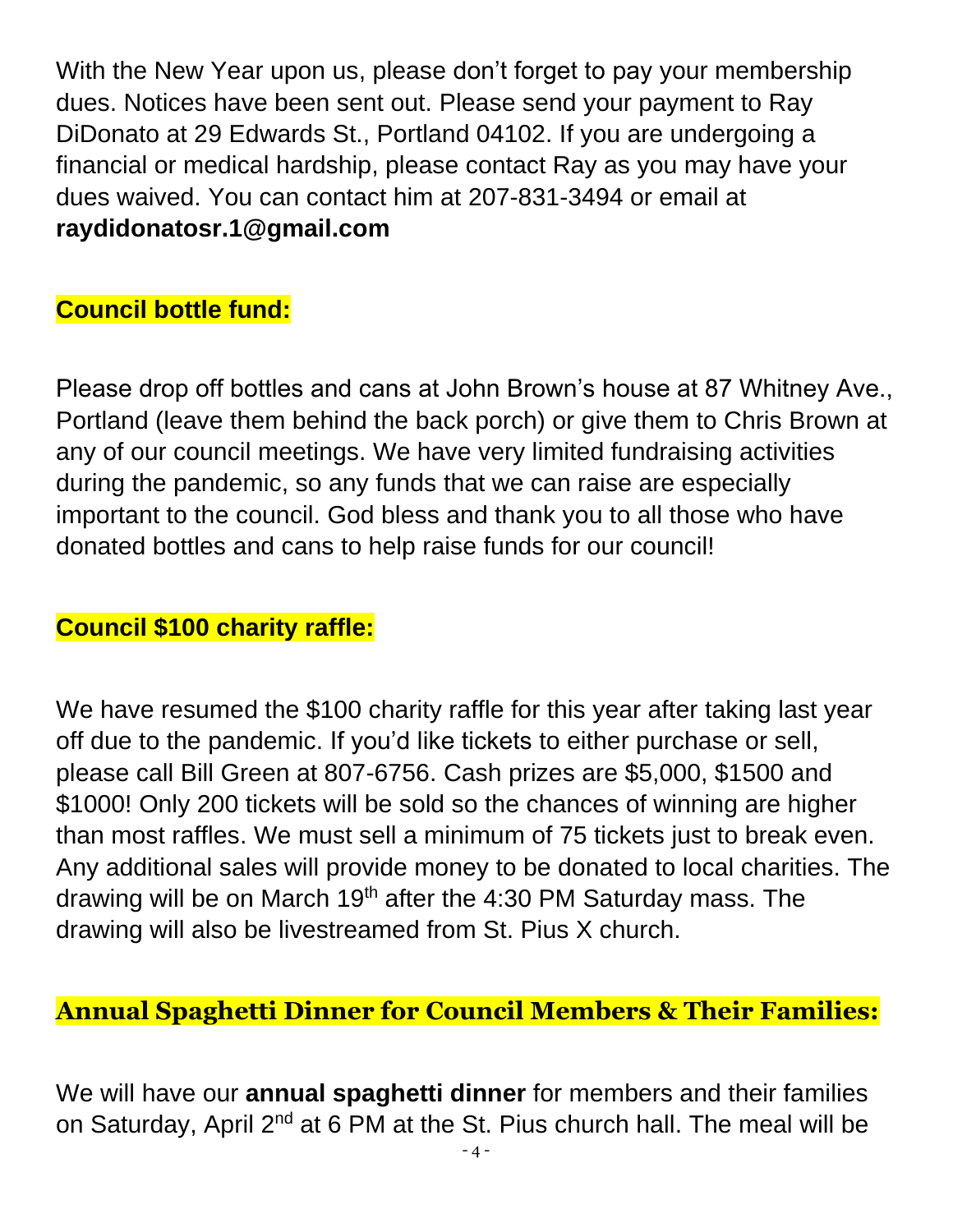spaghetti and meatballs with a salad, roll and dessert. We will need help preparing the meal, setting up the dining facilities and clean up after the meal. Also, we need to know how many will be attending in order to buy and prepare the right amount of food. Let us know if you will be attending and how many in your party and if you can help out by Tuesday, March 29<sup>th</sup>.

## **St. Pat's Dinner:**

Our annual **St. Patrick's sitdown dinner** was planned as a takeout dinner for Saturday, March 19<sup>th</sup> due to the pandemic. However, we have decided to cancel this dinner due to the high costs of the food and take out containers plus the difficulty in handing out and keeping warm this type of meal. We hope to return to a St. Patrick's corn beef sit down dinner next year.

## **Our Lady of Hope parish takeout dinners:**

The two councils, 101 and 11257, of the Knights of Columbus at Our lady of Hope Parish will be hosting another take out dinner on Saturday, April 23<sup>rd</sup>. This will be a Mac & cheese with ham dinner, including applesauce, green beans, roll and dessert. Cost of the dinner will be \$15. We always need help putting the dinners together and handing them out from 3 to 6 PM. Please let us know if you can help out. See the parish bulletin for more details on when and how to order a dinner.

## **Annual State Convention:**

The annual State Knights of Columbus convention will be held April 22nd through the 24<sup>th</sup> at Sunday River ski resort in Newry. Our delegates will be attending the annual meeting virtually this year. They are Grand Knight Steve Capriola and Deputy Grand Knight Jesse Senore. If you are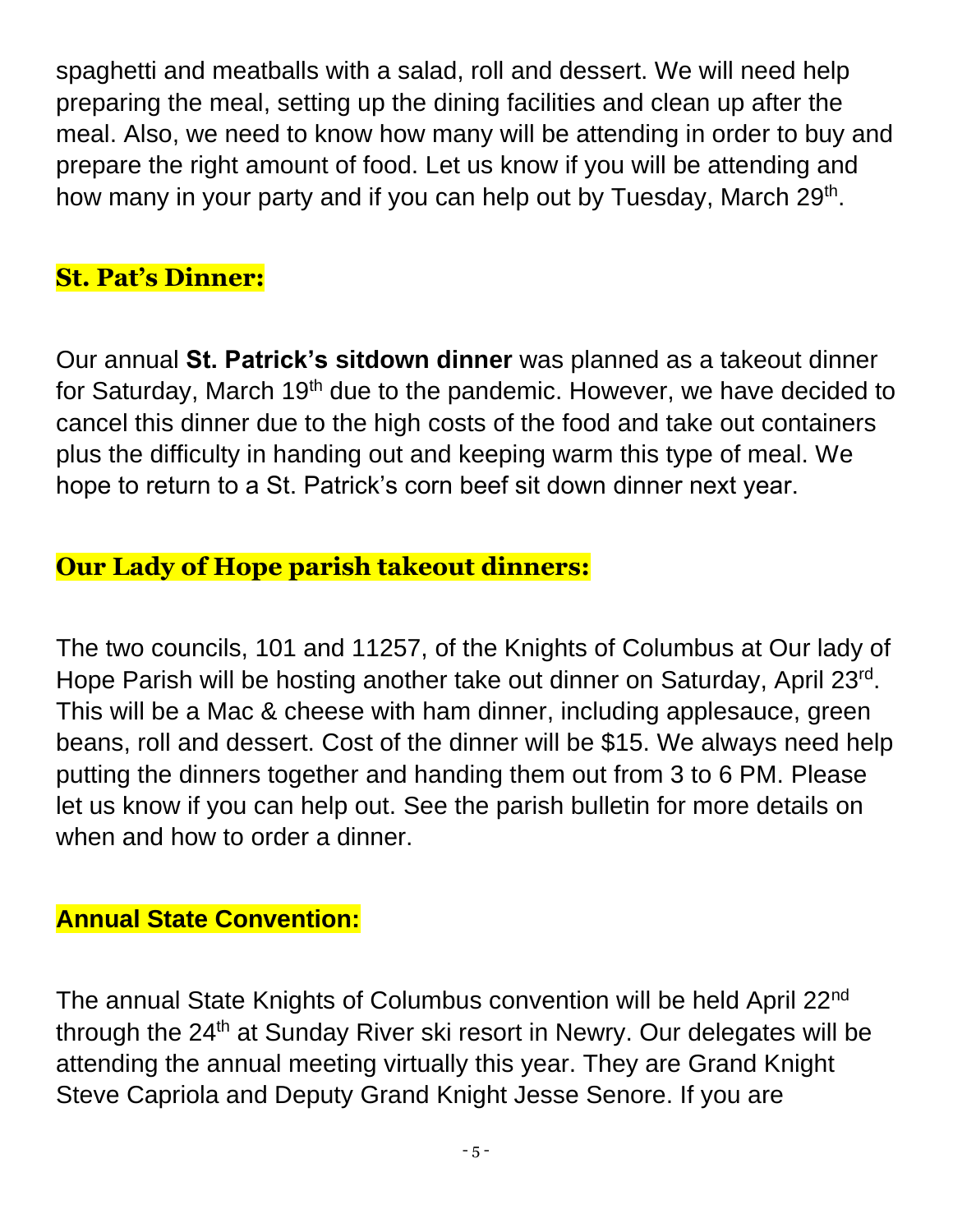interested in attending this event or would like to be an alternate delegate please let us know as soon as possible.

## **ABBA Baby Bottle drive:**

The annual ABBA Baby Bottle Drive has ended. This year we raised \$1034.92 from 48 members of our parish community. We still have a few bottles yet to be returned. Please return any baby bottles, even if you haven't made a donation, to either church as soon as possible. Any bottles not returned costs ABBA \$5, money which could be used for supporting their women's resource center. ABBA is a medical certified women's pregnancy resource center in the state of Maine offering pregnancy testing, limited obstetrical ultrasounds, STD testing and treatment, consultations, and women's health education completely free and confidential. For more information check out ABBA's website at:

## **https://abbapregnancychoice.org/**

If you have any questions about this fundraiser or returning bottles, please contact Steve Capriola at 207-233-3565 or e-mail at **[sjcapri@maine.rr.com](mailto:sjcapri@maine.rr.com)**

## **Nun's Night thank you:**

One more thank you card came in recently. It was delayed due to being mailed on Dec. 25<sup>th</sup> to Arthur Ledue with his name misspelled and sent to the wrong address. The card was finally returned to them by the Post Office on March 5<sup>th</sup>, hence I just received their thank you card on March 10<sup>th</sup>. The Sisters at Marie Joseph Spiritual Center wanted to make sure we received their thank you card so I'd like to share it with you at this time.

*Dear Mr. Ledoux,*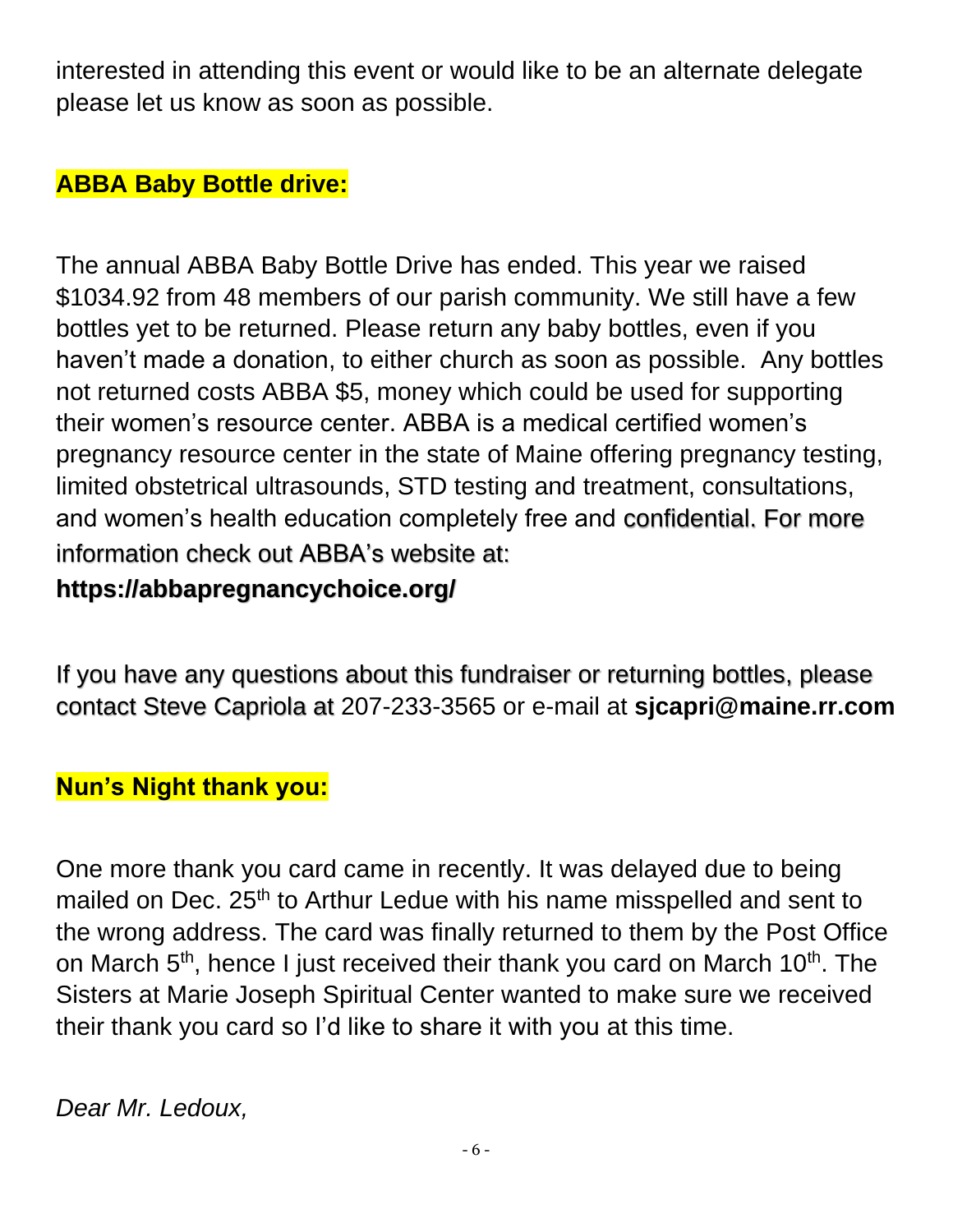*Several weeks ago, you delivered 12 Christmas bags of gifts for the Sisters at Marie Joseph Spiritual Center in Biddeford Pool. We never sent a thank you note at that time because we wanted the sisters to receive your generous gifts on Christmas eve. Last night we had a good time opening our Christmas gifts. So, finally I come, in the name of the sisters to thank the Knights of Columbus for your generosity towards us. May you be blessed for it.* 

*May God's graces be abundant for you in 2022! Happy New Year!*

*With Prayers for your many ministries, Sr. Sue Bourret, P.M.*

#### **Quotes:**

*"I've learned that people will forget what you said, people will forget what you did, but people will never forget how you made them feel."*

Maya Angelou

*"Fight for the things that you care about, but do it in a way that will lead others to join you."*

Ruth Bader Ginsburg

*"Spring is the time of year when it is summer in the sun and winter in the shade."*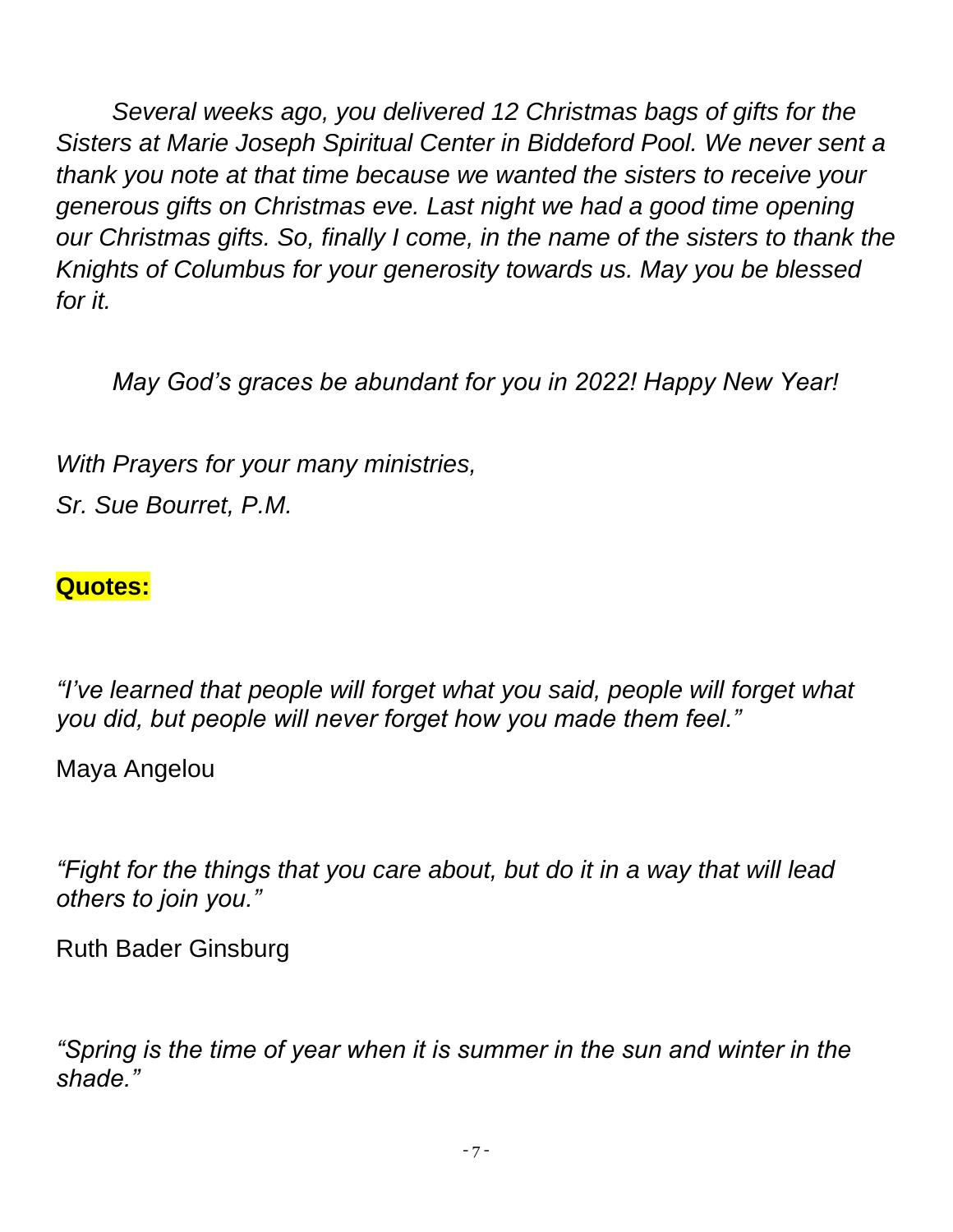*"Let us acknowledge the Lord; let us press on to acknowledge Him. As surely as the sun rises, He will appear; He will come to us like the winter rains, like the spring rains that water the earth."*

Hosea 6:3

*"To everything there is a season and a time to every purpose under heaven."*

Eccles. 3:1

*"The winter is past; the rain is over and gone. The flowers appear on the earth, the time of the singing of birds has come…"*

Song of Solomon 2:12

#### **Please pray for:**

The people of Ukraine, that the war and suffering may come to an end. We also pray for all those who have died or lost a loved one in the war in Ukraine.

**March birthdays and anniversaries:**

We send our best wishes to the following brother Knights celebrating a birthday this month: Christopher Brown, Louis Croce, Joseph Keeley, Peter